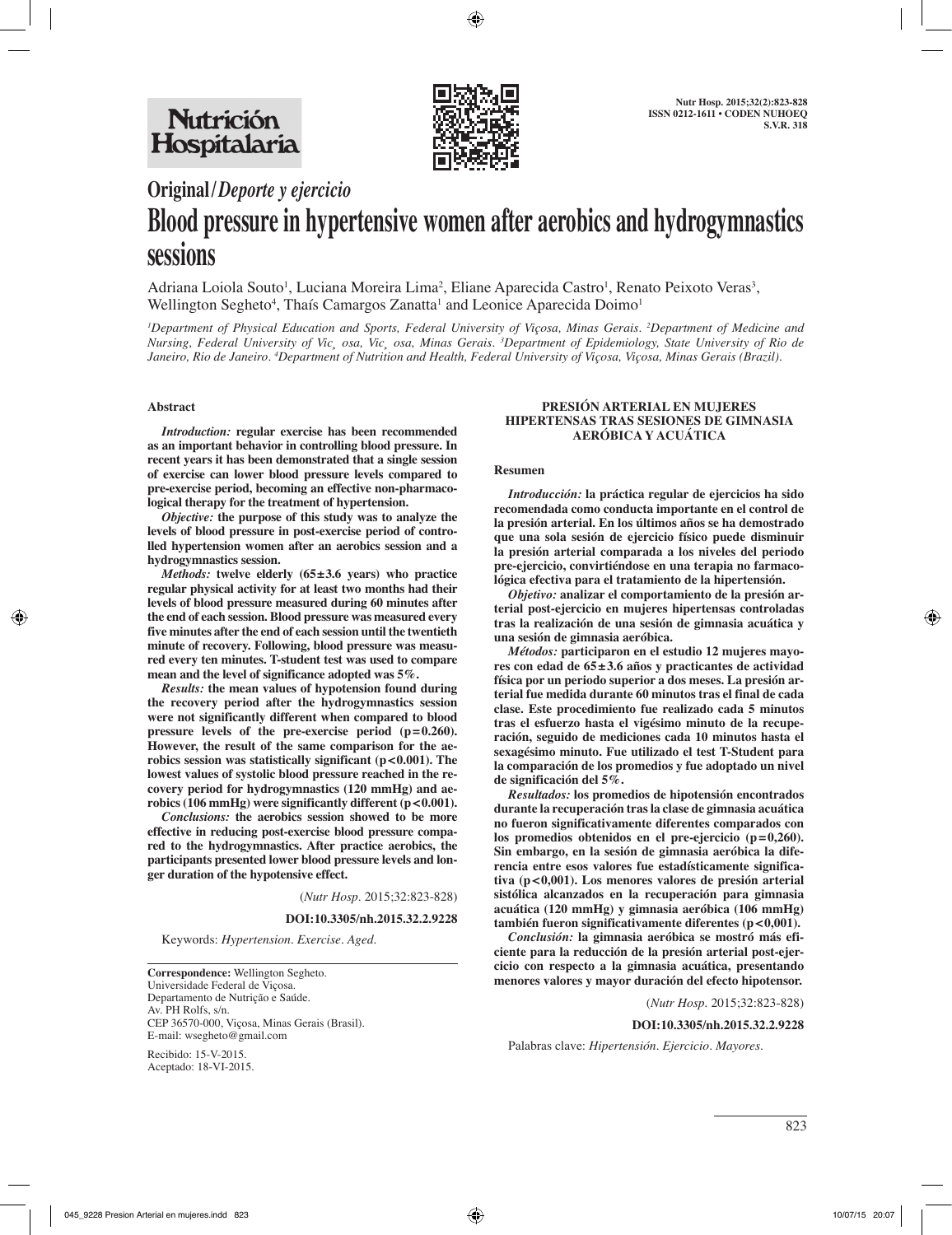# **Abbreviations**

ACSM: American College of Sports Medicine AEA: Aquatic Exercise Association BMI: Body Mass Index HR: heart rate

# **Introduction**

The aging process has received great attention and many actions that are directed to elderly provide psychological, social and physical stimulations which appears to be one of the best ways to reduce the negative effects of this process, especially chronic degenerative diseases, allowing better living conditions.

Social programs that are destined to elderly offer conditioning programs, mainly aerobics and hydrogymnastics, which are often recommended as an important way to assuage and avoid health problems such as the level of blood pressure<sup>1,2</sup>.

Recent studies found that not only chronic exercises but also a single session of exercises can cause a decrease in blood pressure levels when compared to blood pressure levels in the pre-exercise period<sup>2-4</sup>, which can be considered an effective therapy non-pharmacological to treat high blood pressure.

Available studies show that the magnitude of post-exercise hypotension is variable<sup>5</sup>. Therefore, it is essential the identification of the influencing factors in blood pressure reduction in order to assist in exercise prescription<sup>1,3,6</sup>. The physical activities recommended for seniors are aerobic activities with low impact such as walking, swimming, cycling and hydrogymnastics, which their practices are associated with lower risk of injury. The hydrogymnastics presents some advantages over the exercises performed on ground, as the reduction in gravitational forces, decreased mechanical stress of the musculoskeletal system, ease of thermoregulation and reduction of the impact on the joints, reducing pain and allowing wider ranges of motion7 . The use of these properties and benefits are important, especially for the elderly.

On the other hand, aerobics is a rhythmic exercise that uses large muscles groups to maintain an appropriate intensity for an extended period of time, which have as objectives improve the ability of the cardiovascular system, help to balance the arterial pressure<sup>3</sup>, and reduce percentages of fat and the risk of cardiovascular diseases<sup>8</sup>. The maintenance of these conditions at a normal level is a determining factor to reduce chances of stroke or any disease related to inactivity<sup>6</sup>.

A subjective comparison between aerobics and hydrogymnastics suggests that hydrogymnastics is more fun, enjoyable, effective, stimulating, comfortable and safe<sup>9</sup>. The exercises done in the ground also provide many benefits, but they might be followed by pain, overheating, sweating and feeling of exhaustion<sup>8</sup>, and aquatic exercises have the advantage of eliminating such undesirable

effects. However, comparison of the benefits of those exercises on blood pressure in hypertensive patients is not yet fully established in the literature. The purpose of this study was to analyze the levels of blood pressure in post-exercise period of controlled hypertension women after an aerobics session and a hydrogymnastics session.

# **Methods**

A descriptive observational cross-sectional study was conducted. The study included twelve elderly women  $(65±3.6 \text{ years})$  with controlled hypertension and practitioners of regular physical activity for at least two months. All volunteers were participants of the Extension Project "De Bem com a Vida", which offers free guided physical activity every day of the week through exercise sessions, including aerobics and hydrogymnastics.

According to the exclusion criteria, seniors who had the following health problems were not allowed to participate in the research: endocrine, orthopedic or neurological, as well as users of ergogenic resources. Although all participants were using at least one medication to control hypertension, there was no homogeneity in the type of drug. The participants were instructed to maintain sleep patterns and antihypertensive medication intake as usual, refrain from the intake of caffeine and alcohol, and not exercising for 48 hours before each aerobics or hydrogymnastics session. The project was conducted according to guidelines of the Declaration of Helsinki and World Medical Association and approved by the Ethics Committee on Human Research (No. 119/2011).

# *Experimental procedures*

The medical history of each volunteer was analyzed and the researcher instructed them about the appropriate procedures to be followed in the study such as the types of exercise would be done, intensity of the heart rate (HR) and how blood pressure would be measured and monitored, and other questions that emerged eventually. In addition, the values of weight, height, waist, and hip circumferences were recorded and Body Mass Index (BMI) was calculated. Thereafter, the volunteers remained seated in a quiet and comfortable place for 30 minutes in order to measure the heart rate and blood pressure at rest.. All participants had a recent medical certificate that attested they had appropriate conditions for the practice of physical activities.

To verify whether the volunteers would exercise in both sessions within the limits of the development of cardiorespiratory fitness and health recommended by the American College of Sports Medicine<sup>10</sup> (60-85% of maximum HR), the cardiac training frequencies were individually and previously calculated using the Karvonen's method as presented by McArdle et al. (2003)11: HR threshold=HR rest +  $\%$  intensity (HR max - HR rest). The maximum heart rate was estimated using the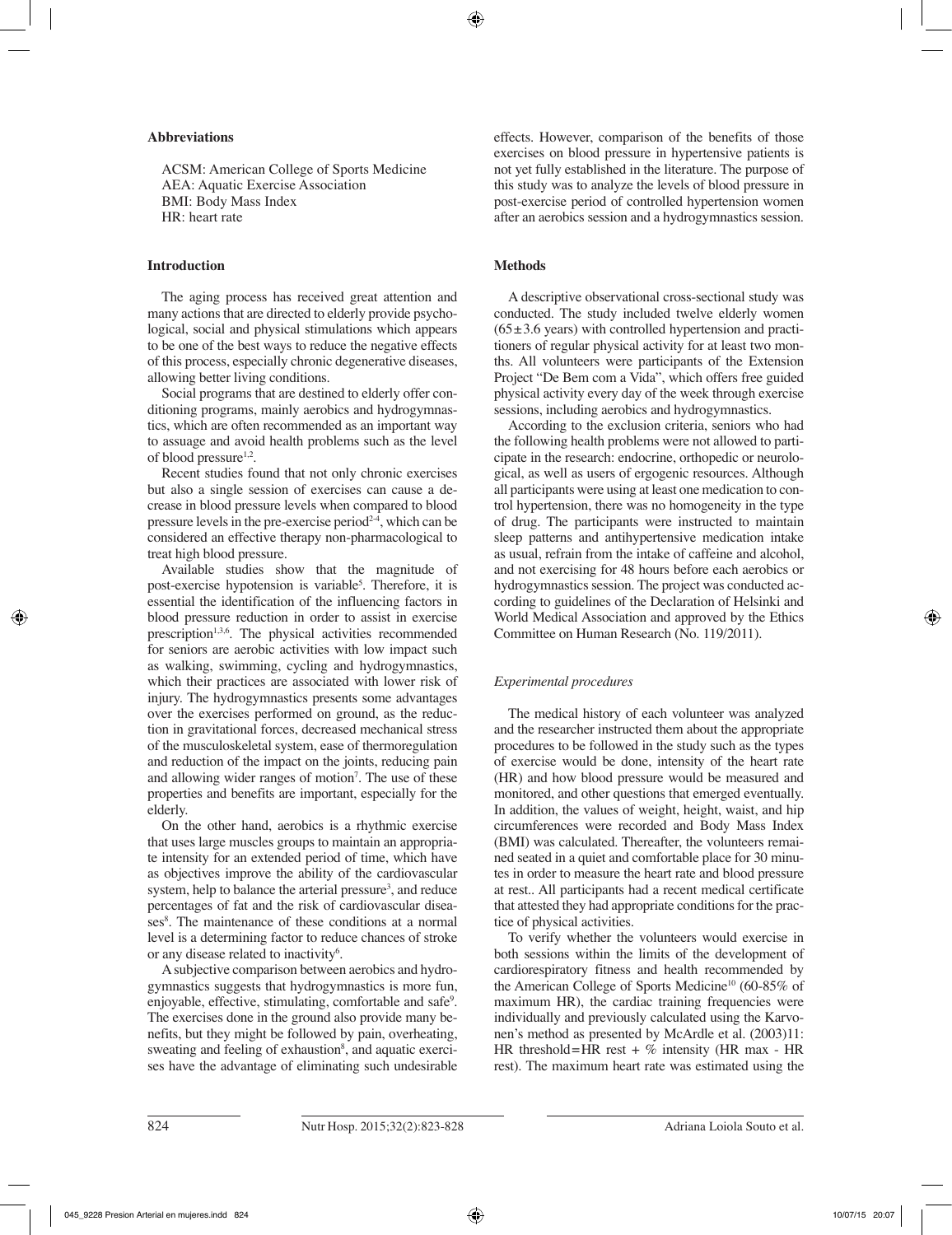formula described by Tanaka et al.  $(2001)^{12}$ , using the following equation: HR max=208 - 0.7 x (age).

The participants were asked to measure their resting heart rate (HR rest) for three consecutive days, immediately after they wake up and before they get up, for 15 seconds each measurement, in order to calculate their HRrest based in the average of the three measurements. To adjust the intensity of effort to the water as suggested by the Aquatic Exercise Association (AEA)<sup>13</sup>, seventeen beats were reduced of maximum and minimum training heart rate of each participants. Heart rate was measured using a heart rate monitor Oregon Scientific HR102 model.

# *Hydrogymnastics and aerobics sessions*

Participants performed a hydrogymnastics session with moderate intensity for 45 minutes, which emphasized the maintenance or development of aerobic conditioning, in addition to muscular endurance exercises. Warm up through stretching, walking, and movement of large muscle groups, was realized during ten minutes. For the next fifteen minutes, the intensity increased through greater speed and greater range of motion. After this time, the session was performed by using hand's floats in order to increase muscular resistance and strength, (upper and lower body, simultaneously), as well as abdominal exercises. The return to resting conditions had five minutes of duration with loosening and stretching exercises.

The indoors pool used has depth from of 130 cm and was heated in a temperature of 30°C. The volunteers were instructed to position themselves into the pool in a way that the water remained the mid-axillary line. During session, the researchers were concerned to maintain the level of effort relatively continuous, as well as the training heart rate of the participants.

After three days, the volunteers participated in an aerobics session for 40 minutes, based on the same effort level of the hydrogymnastics session, but without reducing17 beats as suggested by AEA to work performed in the aquatic environment. The aerobics session was performed with a five minutes warm up that included stretching exercises and small displacements. During the following thirty minutes after the warm up, exercises that requested large muscle groups were choreographed using different rhythms. The intensity increased gradually during the session; however, it decreased by the end of the session. The cool down period involved stretching and loosening exercises that lasted five minutes.

The hydrogymnastics and aerobics sessions occurred at the same location and were gived by the same teacher.

# *Measurement of blood pressure*

In both procedures, the participants arrived at the location twenty minutes before the session begins to organization and measuring blood pressure and heart rate prestressing. At the end of the session, the volunteers went to a comfortable place and remained sitting there for 60 minutes to the measurement of passive recovery blood pressure. This procedure was performed immediately after the effort and every five minutes until the twentieth minute of recovery, from then on blood pressure was measured every 10 minutes. The method used to evaluate blood pressure was the auscultatory, and in all cases the measurement was performed by the same examiner, who used the aneroid Dickinson Becton sphygmomanometer, and the stethoscope Becton Dickinson Duo-SoNic.

# *Statistical treatment*

Descriptive analysis used mean, standard deviation, maximal and minimum values were performed for anthropometric variables. The Shapiro-Wilk test confirmed the normal distribution of the data. For comparisons of means between hydrogymnastics and aerobics sessions Student t-tests were used. SPSS version 20.0 for Windows and SigmaStat version 1.0 were used for statistical analyses (SPSS Inc., Chicago, Illinois, USA). The significance level was set at  $\alpha$ =0.05.

# **Results**

Table I presents the data about the characteristics of the sample, including minimum and maximum values, means and standard deviations to age, weight, height, BMI and waist to hip ratio.

Table II shows the mean values of the desired training zone (60-85% calculated maximum HR) and the maximal HRspecific to each session, calculated from the resting HR and age.

Figure 1 and table III presents the average values of heart rate at specific times during the two sessions and recovery period. No differences were found between aerobics and hydrogymnastics sessions.

Figure 2 shows the behavior of the mean systolic blood pressure measured in the pre- and post-exercise,

| <b>Table I</b><br>Anthropometric Profile |                   |                          |                                   |  |  |  |  |
|------------------------------------------|-------------------|--------------------------|-----------------------------------|--|--|--|--|
| Parameter                                | Minimum<br>values | <i>Maximum</i><br>values | $Mean \pm standard$<br>deviations |  |  |  |  |
| Age (years)                              | 60                | 69                       | $65 + 3.2$                        |  |  |  |  |
| Weight $(Kg)$                            | 50.4              | 87.8                     | $66.4 + 11.4$                     |  |  |  |  |
| Height (cm)                              | 141               | 163                      | $155 + 63$                        |  |  |  |  |
| <b>BMI</b>                               | 23.3              | 35.57                    | $27.6 + 3.7$                      |  |  |  |  |
| Index waist/hip                          | 0.75              | 0.97                     | $0.87 \pm 0.06$                   |  |  |  |  |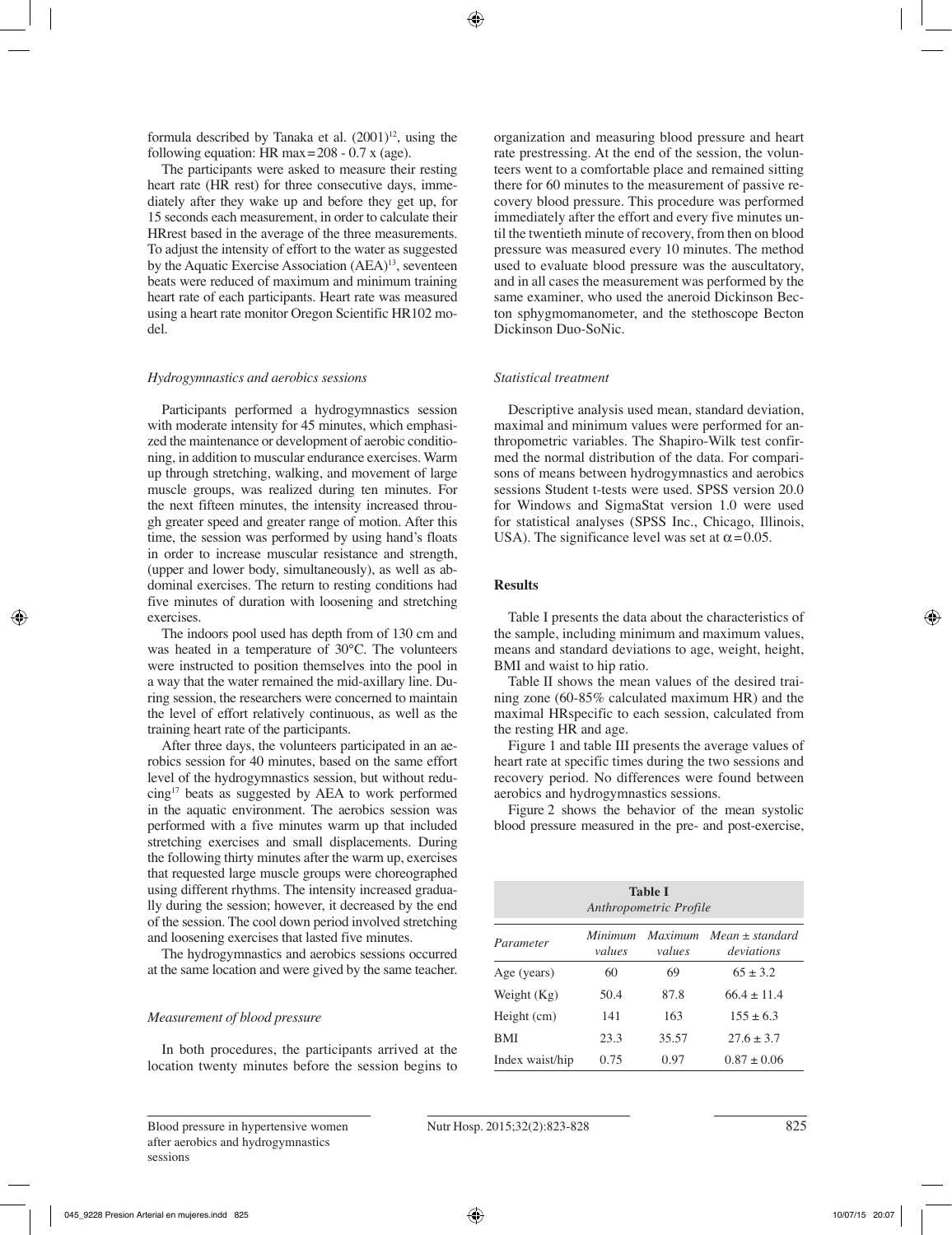| <b>Table II</b><br>Average percentages of training and their values (bpm) estimated for each mode |                |                |                              |  |  |  |  |
|---------------------------------------------------------------------------------------------------|----------------|----------------|------------------------------|--|--|--|--|
| <i>Training Percentage</i>                                                                        | 60%            | 85%            | <b>Maximal HR Calculated</b> |  |  |  |  |
| Aerobics                                                                                          | $124 \pm 2.60$ | $147 \pm 2.37$ | $160 \pm 2.31$               |  |  |  |  |
| Hydrogymnastics                                                                                   | $107 \pm 2.54$ | $130 + 2.31$   | $143 \pm 2.28$               |  |  |  |  |

**Table III**

*Mean values of heart rate (bpm) and their training percentages in the four stages of the experimental sessions*

| Time of Measurement | Aerobics | <b>Training Percentage</b> | <i>Hydrogymnastics</i> | <b>Training Percentage</b> | $\boldsymbol{p}$ |
|---------------------|----------|----------------------------|------------------------|----------------------------|------------------|
| Prestressing        | 74       | Rest                       | 72                     | Rest                       | 0.53             |
| End of warm up      |          | 29%                        | 98                     | 49%                        | 0.72             |
| Main Part           | 104      | 37%                        | 100                    | 51%                        | 0.37             |
| End of Relaxation   | 94       | 25%                        | 94                     | 45%                        | 0.95             |

and during the recovery phase, which lasted 60 minutes in both sessions.

The mean values of hypotension found during recovery period of the hydrogymnastics session were not significantly different when compared to pressure levels of prestressing  $(p=0.260)$ . However, in the aerobics session the difference between these values was statistically significant ( $p < 0.001$ ). The lowest systolic blood pressure achieved in the recovery of the hydrogymnastics session (120 mmHg) was also significantly higher than the lowest value of systolic blood pressure achieved in the aerobics session (106 mmHg.  $p < 0.001$ ).

# **Discussion**

The identification of factors that can help in the treatment of hypertension constitutes an important strategy to prevent the emergence of comorbidities associated to this disease. This study presents an evaluation of blood pressure after holding two physical exercises that can aid in the treatment of hypertension and improve the quality of life of elderly. Several evidences in the literature show that regular aerobic exercises exert an antihypertensive effect<sup>3,14,22,23</sup> that when performed chronically can be able to prevent and treat systolic hypertension<sup>4</sup>.

After observed the profile of the volunteers, it was noticed that the participants presented high levels of BMI and waist/hip index , which might have contributed to the reduction of the mobility and agility<sup>15</sup>, and thus justify the percentage of effort below 60% of maximum heart rate found in this study (Table II). The behavior of the heart rate was consistent with literature<sup>16</sup>, the heart rate of the participants rose gradually, and it kept in a specific training zone. The same expected response was observed in the recovery period, in which the heart rate values



*Fig. 1.—Behavior of average heart rate before, during, and after hydrogymnastics aerobics sessions.*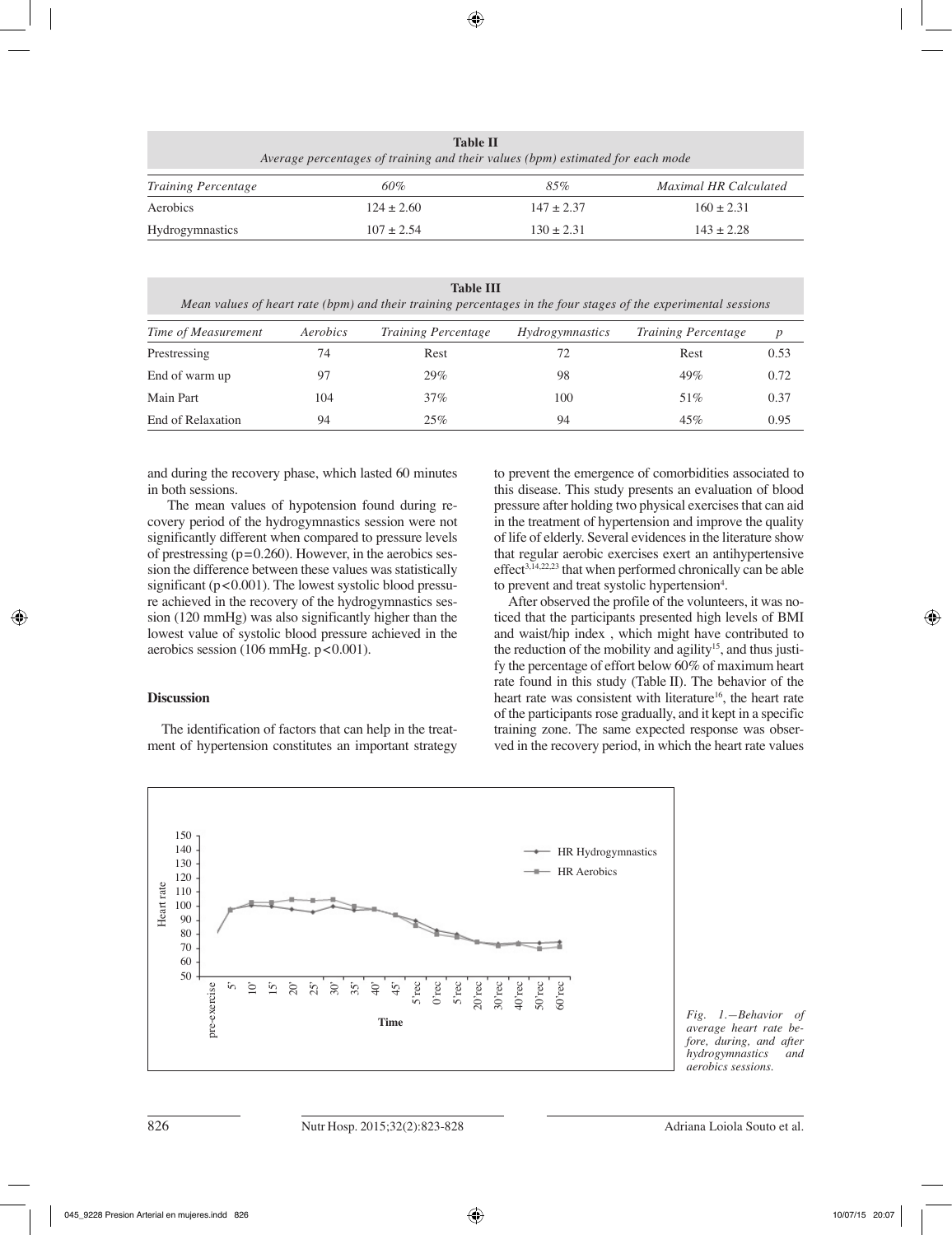returned gradually to values earlier found. Regarding to blood pressure, similar values were observed in the pre-exercise period to hydrogymnastics and aerobics, since the group analyzed was the same for both, and all volunteers were being treated for hypertension. In both experimental sessions was observed that the average of the systolic blood pressure was highest immediately after the session and it rapidly declined in the recovery period. However, the behavior of diastolic blood pressure remained relatively constant at the end of the exercise and during the recovery period, in both sessions (data not shown).

It was observed that by the end of the hydrogymnastics session, participants presented a larger mean of systolic blood pressure (Figure 2), which can be explained by the physiological effects of immersion, such as water temperature and depth of the pool. Both hypotheses have similar mechanisms. The first hypothesis is based on the fact that when entering the pool, especially in waters with lower temperatures, there is a peripheral vasoconstriction, which increase blood volume in the central region, and arterial pressure17-18. Regarding to the depth of pool, the deeper the object is placed in the fluid, the more hydrostatic pressure it experiences. The hydrostatic pressure induces a greater shift of blood from peripheral and interstices vessels to the central circulation, increasing plasma volume that also contributes to the elevation of blood pressure $17,19$ . This second hypothesis seems to be more related to blood pressure levels reached at the end of the hydrogymnastics session, since researchers used the pool with heated water. Furthermore, the intensity achieved in the hydrogymnastics session, according to the HR was higher compared to values found in the aerobics session; however, it did not present a significant difference. In addition, in the hydrogymnastics session the HR tended to concentrate on the lower end of the training target zone that is accompanied by average values of perception, which was also a smaller effort (11 and  $12)^{24}$ . Possible explanations for this occurrence would

be the difficulty in maintaining an appropriate speed for performing exercises in water following the musical rhythm, and the difficulty of maintenance the training equipment below the waterline by participants. In the latter case, the low density of the equipment used in session might act more as a support for the upper body than an implement for increase of overhead.

The hypotensive effect during the 60 minutes of recovery was apparent in both sessions when compared to the arterial pressure value immediately after the effort. However, is more relevant to consider the hypotensive effect when compared to blood pressure levels at rest (pre-exercise), and not to those found at the end of the effort. This effect was greater in the aerobics session. After 60 minutes, the blood pressure levels of the participants after the hydrogymnastics session were similar to the pre-exercise levels  $(p=0.301)$ , while 60 minutes after the aerobics session, the blood pressure values were significantly lower than those values observed in the pre-exercise  $(p<0.01)$ . It is important to notice that the time of more significant hypotension occurred at the twentieth minute of recovery for hydrogymnastics session, and in the thirtieth minute of the aerobics session. Hypotension can facilitate the translocation of albumin from the extravascular space to the intravascular space, which is related to the recovery of plasma volume decreased by the effect of dehydration caused by exercise<sup>21</sup>. Hydrogymnastics can cause a marked diuresis, tending to hipovolemia17. The biggest loss of fluid due to the hydrostatic pressure and the sweating action in hydrogymnastics sessions, may have triggered most from the compensation mechanisms of hypovolemia, such as a higher systolic blood pressure, observed at the end of the hydrogymnastics session. In parallel, the fluid loss may have emphasized the translocation of albumin content, contributing to increased plasma volume and consequently showing higher post-exercise blood pressure values in relation to the aerobics session.